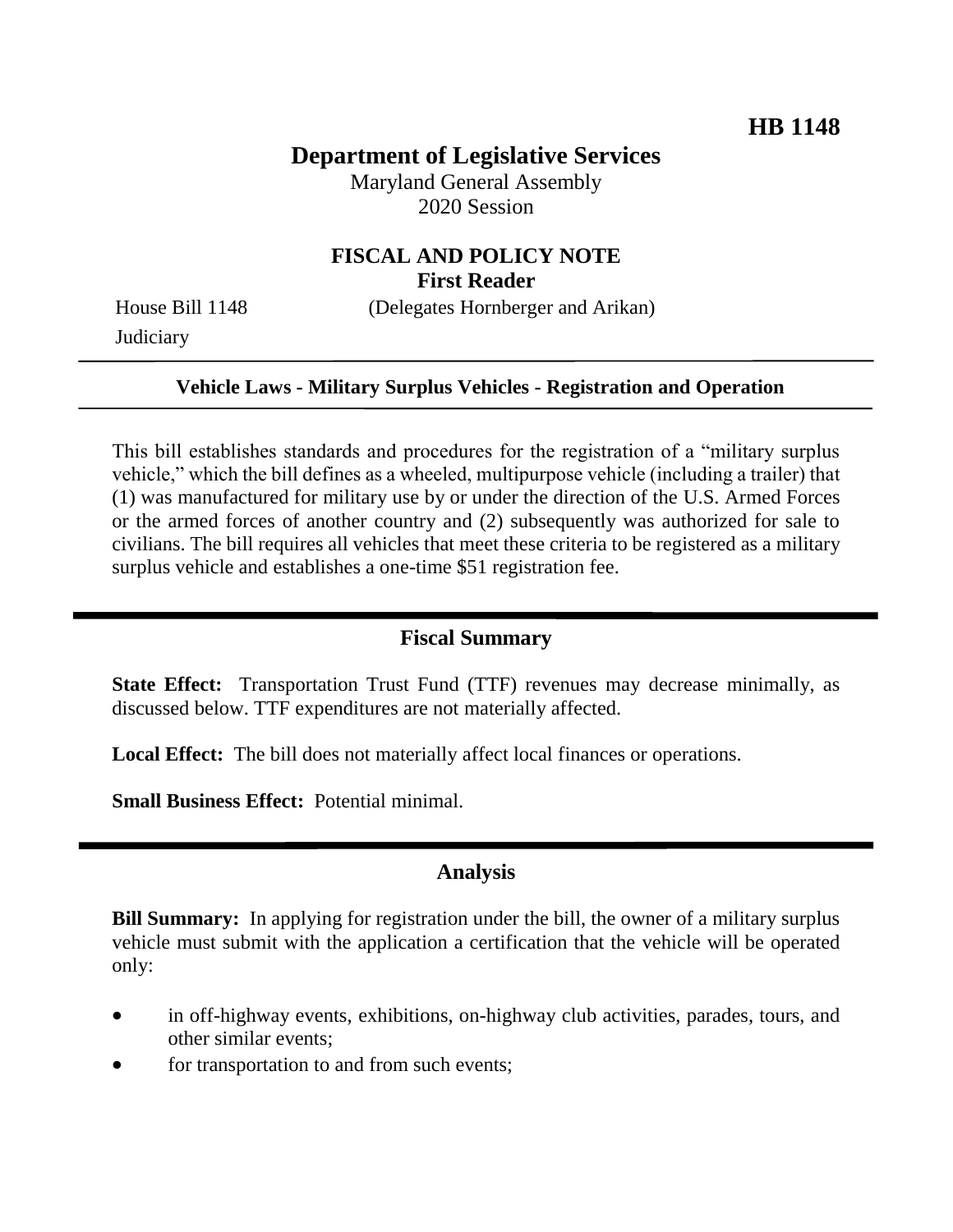- on occasional pleasure trips; or
- to facilitate the sale or maintenance of the vehicle.

The owner must further certify that the vehicle will not be operated:

- for general daily transportation;
- primarily for the transportation of passengers or property on highways;
- for employment;
- for transportation to and from employment or school or;
- for commercial purposes.

The Motor Vehicle Administration (MVA) must (1) assign a distinguishing number to the vehicle and (2) issue to its owner a stamped or special plate bearing the distinguishing number. The owner must attach the stamped or special plate to the vehicle as required.

An applicant for the registration of a military surplus vehicle must provide acceptable proof to MVA that the military surplus vehicle has passed a safety inspection. (MVA, in consultation with military surplus vehicle owners in the State, must develop a safety inspection and a safety inspection process for the vehicles.)

A military surplus vehicle registered under a different registration class before the bill's effective date (October 1, 2020) may continue to be registered under that class. However, if a military surplus vehicle registered under a different class is transferred to a new owner, the vehicle must be registered pursuant to the bill.

**Current Law/Background:** There is no vehicle class under State law for military surplus vehicles. The listing of vehicle registration fees and the corresponding class may be found on [MVA's website.](http://www.mva.maryland.gov/vehicles/registration/fees.htm)

**State Revenues:** The number of vehicles already registered in the State that may qualify as military surplus vehicles cannot be determined. However, depending on the number of such vehicles, TTF revenues may be affected, as the bill authorizes such vehicles to permanently register by paying a one-time \$51 fee.

All other classes of vehicles pay both initial and renewal registration fees. Therefore, to the extent that vehicles already registered under a different registration class choose to instead register as a military surplus vehicle, TTF revenues likely decrease. However, the number of vehicles expected to meet the bill's criteria is assumed to be minimal. Therefore, the impact on TTF revenues is likely minimal.